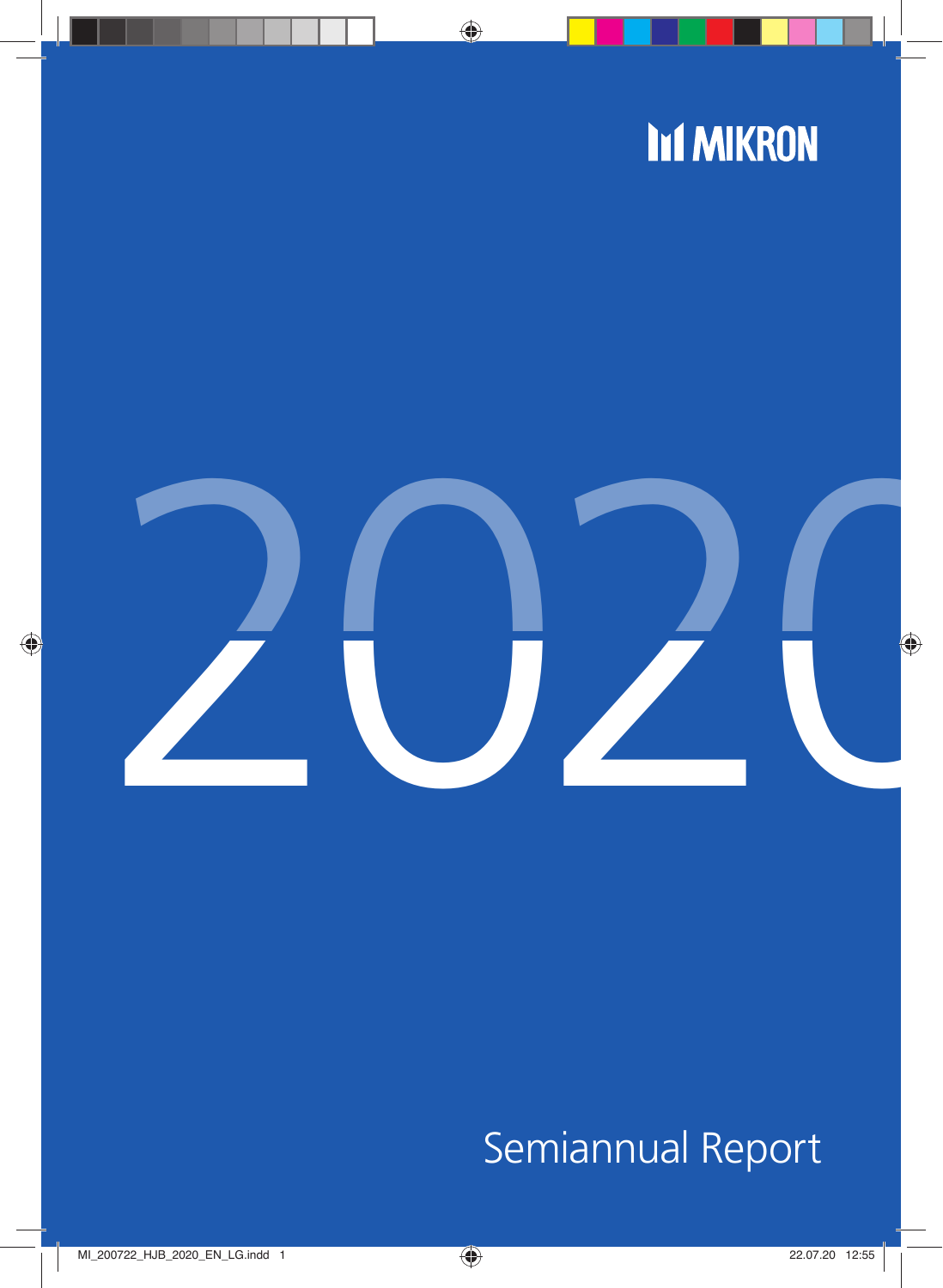## **Content**

- 3 Letter to the Shareholders
- 4 Key Figures
- 5 Charts
- 6 **Management Report**
- 8 **Mikron Automation**
- 10 **Mikron Machining Solutions**

## 12 **Semiannual Financial Statements 2020**

- 13 Income statement
- 14Balance sheet and shareholders' equity
- 15 Cash flow
- 15 Notes

Mikron Holding AG Mühlebrücke 2 CH-2502 Biel

Phone +41 32 321 72 00 Fax +41 32 321 72 01

ir.mma@mikron.com

Published in English and German

July 2020, © Copyright Mikron Holding AG Mikron® is a trademark of Mikron Holding AG, Biel (Switzerland).

Except for the historical information contained herein, the statements in this Semiannual Report are forward-looking statements that involve risks and uncertainties.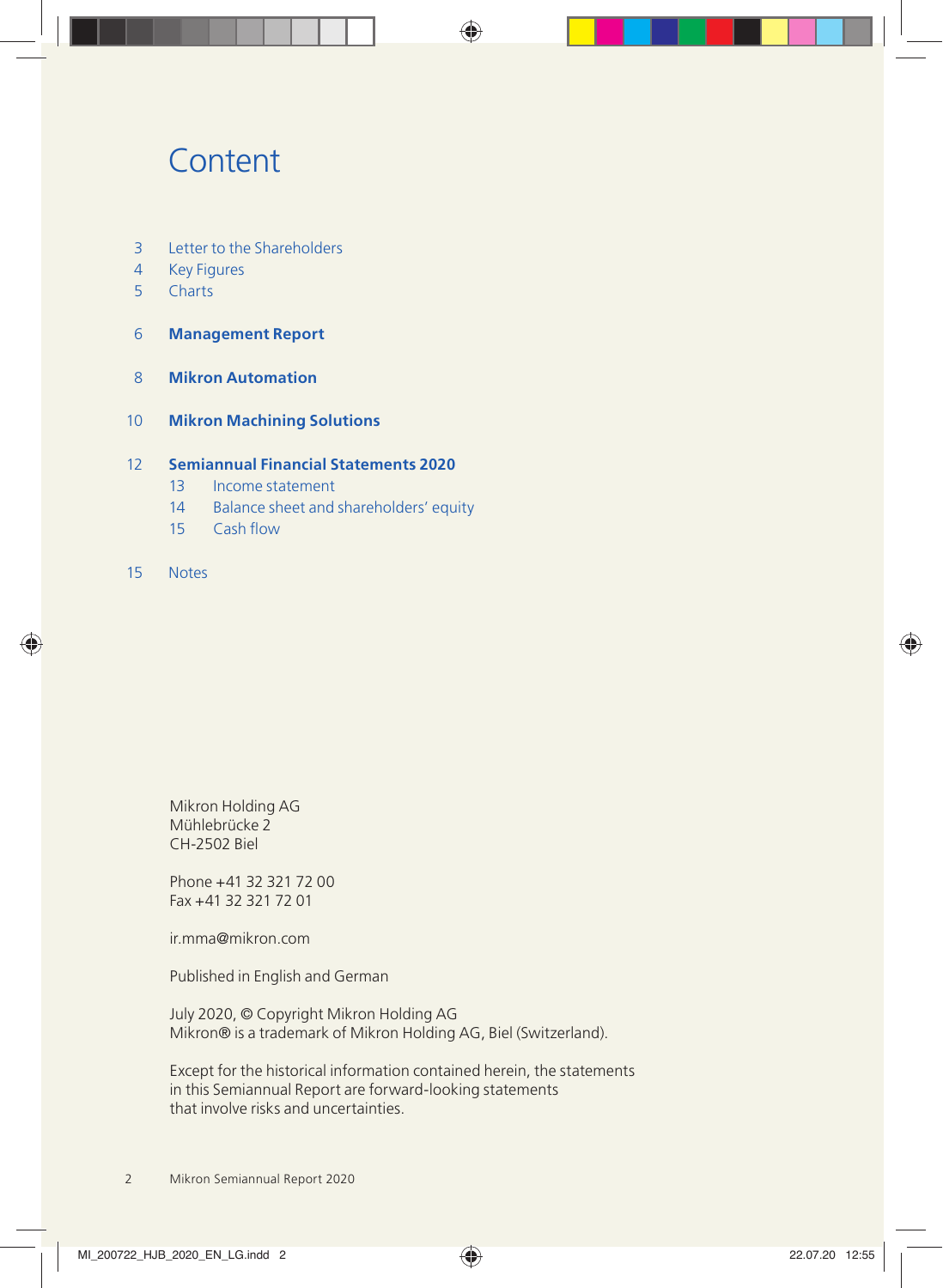## Dear Shareholders,

The coronavirus and the accelerated change in the automotive industry have had a strong impact on the first half of our fiscal year 2020. The individual sites were affected by the pandemic to varying degrees. Demand fell particularly in the Machining Solutions business segment for our machine manufacturing and in the Automation business segment for our two sites in Berlin and Kaunas, which operate exclusively for the automotive industry. We do not expect a rapid recovery in either of these areas. We have therefore initiated a restructuring program for the machine manufacturing with a significant reduction in capacity. In the Automation business segment, we divested the two automotive industry sites on July 1, 2020. The associated restructuring costs impacting the operating result amount to CHF 15.9 million.

The Mikron Group's sales fell by 31.4% to CHF 121.3 million in the first half of 2020. EBIT before restructuring costs fell to CHF -5.7 million (first half of 2019: CHF 7.5 million).

Even in these challenging times, the Mikron Group has a sound fnancial base and good liquidity.

Encouragingly, demand from the pharmaceutical and medtech industries remained stable at all times in the Automation business segment during the first half of 2020. For the second half of 2020, we anticipate good capacity utilization in this area and – following the sale of the Berlin and Kaunas sites – good earnings. In anticipation of the continued successful development of this business, we have started work on the expansion of the assembly hall in Boudry.

Overall, we currently expect sales for 2020 as a whole to be signifcantly lower than in 2019. Due to the continuing very sluggish demand from the automotive industry, we also expect an EBIT loss in the second half of the year in the range of the frst half (before restructuring costs).

h. Spran

Heinrich Spoerry, Theorem 2012 Shakes Bruno Cathomen, Chairman of the Board of Directors Chief Executive Officer

B. Clan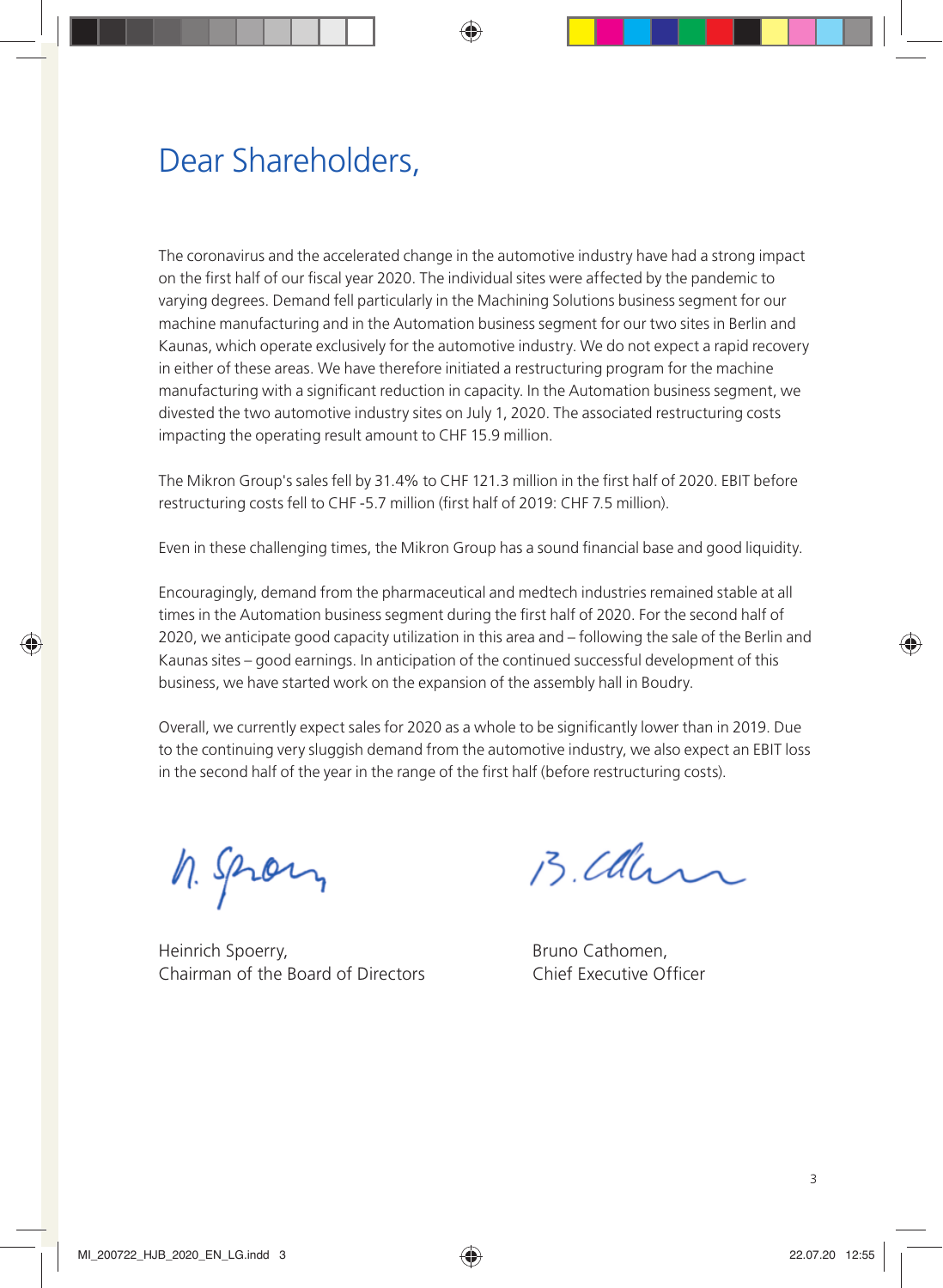## Key Figures for the First Half Year 2020

| in CHF million, except number of employees                                                                    |         | $1.1 - 30.6.2020$ |         | $1.1 - 30.6.2019$ |         | $+/-$    |
|---------------------------------------------------------------------------------------------------------------|---------|-------------------|---------|-------------------|---------|----------|
| Key performance data                                                                                          |         |                   |         |                   |         |          |
| Order intake                                                                                                  |         | 125.7             |         | 163.9             | $-38.2$ | $-23.3%$ |
| <b>Machining Solutions</b>                                                                                    |         | 37.2              |         | 75.2              | $-38.0$ | $-50.5%$ |
| Automation                                                                                                    |         | 88.5              |         | 88.8              | $-0.3$  | $-0.3%$  |
| Net sales                                                                                                     |         | 121.3             |         | 176.8             | $-55.5$ | $-31.4%$ |
| <b>Machining Solutions</b>                                                                                    |         | 47.3              |         | 83.6              | $-36.3$ | $-43.4%$ |
| Automation                                                                                                    |         | 74.1              |         | 94.1              | $-20.0$ | $-21.3%$ |
| Order backlog <sup>1)</sup>                                                                                   |         | 155.0             |         | 183.3             | $-28.3$ | $-15.4%$ |
| Machining Solutions                                                                                           |         | 28.9              |         | 60.8              | $-31.9$ | $-52.5%$ |
| Automation                                                                                                    |         | 126.2             |         | 122.3             | 3.9     | 3.2%     |
| Number of employees <sup>1)</sup> (end of period)                                                             |         | 1,361             |         | 1,465             | $-104$  | $-7.1%$  |
| Machining Solutions                                                                                           |         | 655               |         | 704               | $-49$   | $-7.0%$  |
| Automation                                                                                                    |         | 678               |         | 732               | $-54$   | $-7.4%$  |
| <b>Earnings</b>                                                                                               |         |                   |         |                   |         |          |
| Earnings before interest, taxes, depreciation and<br>amortizations (EBITDA) <sup>1)</sup> , as % of net sales | $-8.1$  | $-6.7%$           | 11.9    | 6.7%              | $-20.0$ | n.a.     |
| Earnings before interest and taxes (EBIT) <sup>1</sup> before<br>restructuring costs, as % of net sales       | $-5.7$  | $-4.7%$           | 7.5     | 4.2%              | $-13.2$ | n.a.     |
| <b>Machining Solutions</b>                                                                                    | $-9.0$  | $-19.0%$          | 1.7     | 2.0%              | $-10.7$ | n.a.     |
| Automation                                                                                                    | 2.9     | 3.9%              | 6.4     | 6.8%              | $-3.5$  | $-54.7%$ |
| Earnings before interest and taxes<br>(EBIT) <sup>1</sup> , as % of net sales                                 | $-21.6$ | $-17.8%$          | 7.5     | 4.2%              | $-29.1$ | n.a.     |
| Machining Solutions                                                                                           | $-16.9$ | $-35.7%$          | 1.7     | 2.0%              | $-18.6$ | n.a.     |
| Automation                                                                                                    | $-5.1$  | $-6.9%$           | 6.4     | 6.8%              | $-11.5$ | n.a.     |
| Operating result, as % of net sales                                                                           | $-21.4$ | $-17.6%$          | 7.5     | 4.2%              | $-28.9$ | n.a.     |
| Loss/profit, as % of net sales                                                                                | $-24.0$ | $-19.8%$          | 4.7     | 2.7%              | $-28.7$ | n.a.     |
| <b>Cash flow</b>                                                                                              |         |                   |         |                   |         |          |
| Cash flow from operating activities (incl. changes in net<br>working capital), as % of net sales              | 8.4     | 6.9%              | $-12.0$ | $-6.8%$           | 20.4    | n.a.     |
| <b>Balance sheet</b>                                                                                          |         | 30.6.2020         |         | 31.12.2019        |         |          |
| Balance sheet total                                                                                           | 266.2   |                   | 289.5   |                   | $-23.3$ | $-8.0%$  |
| Current assets                                                                                                | 160.7   |                   | 178.0   |                   | $-17.3$ | $-9.7%$  |
| Cash and current financial assets                                                                             | 45.4    |                   | 44.1    |                   | 1.3     | 2.9%     |
| Non-current assets                                                                                            | 105.5   |                   | 111.5   |                   | $-6.0$  | $-5.4%$  |
| <b>Current liabilities</b>                                                                                    | 104.2   |                   | 103.6   |                   | 0.6     | 0.6%     |
| Long-term liabilities                                                                                         | 16.7    |                   | 16.6    |                   | 0.1     | 0.6%     |
| Shareholders' equity, as % of balance sheet total                                                             | 145.2   | 54.6%             | 169.2   | 58.5%             | $-24.0$ | $-14.2%$ |

1) Alternative performance measures, see page 19.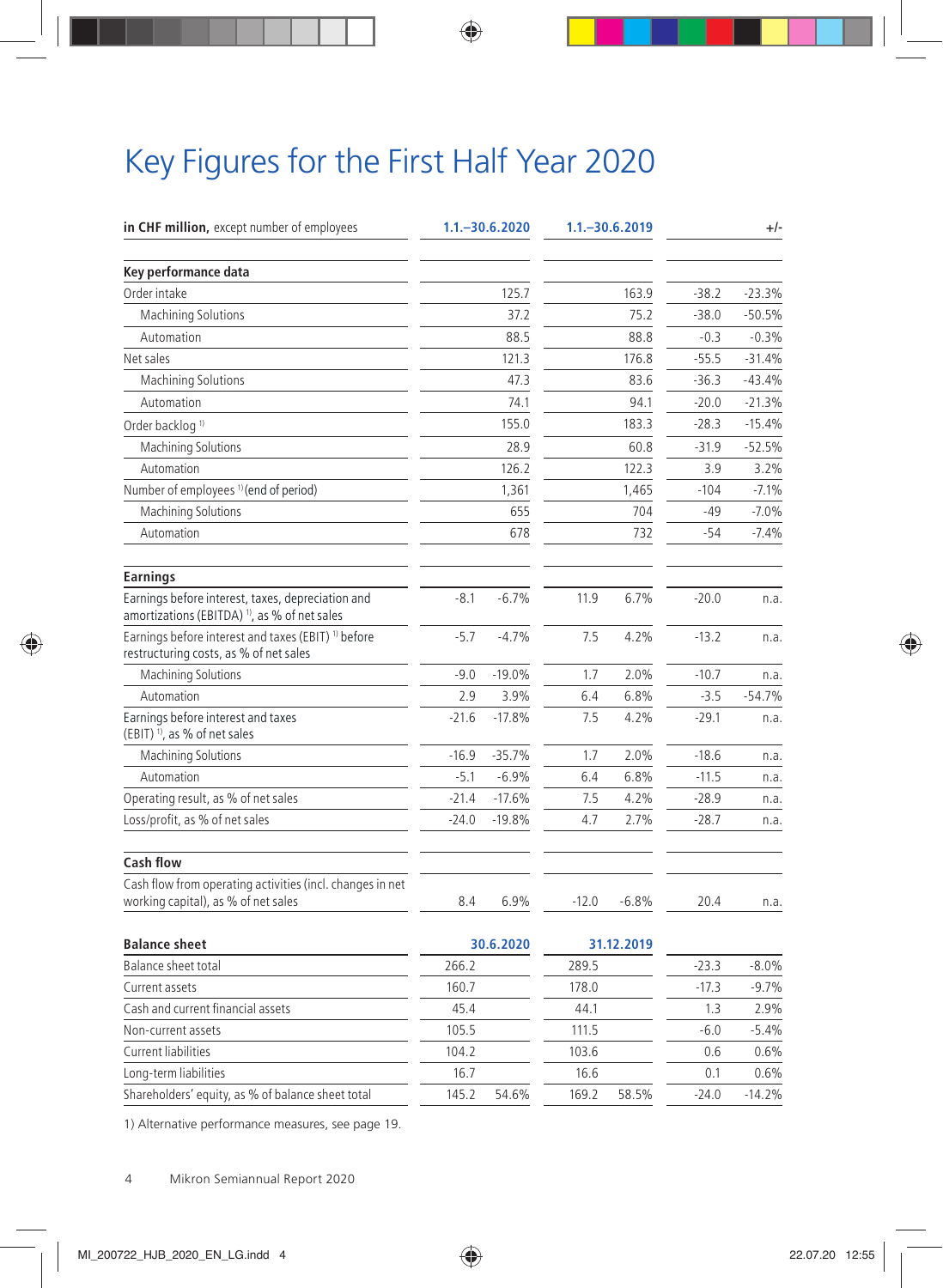

5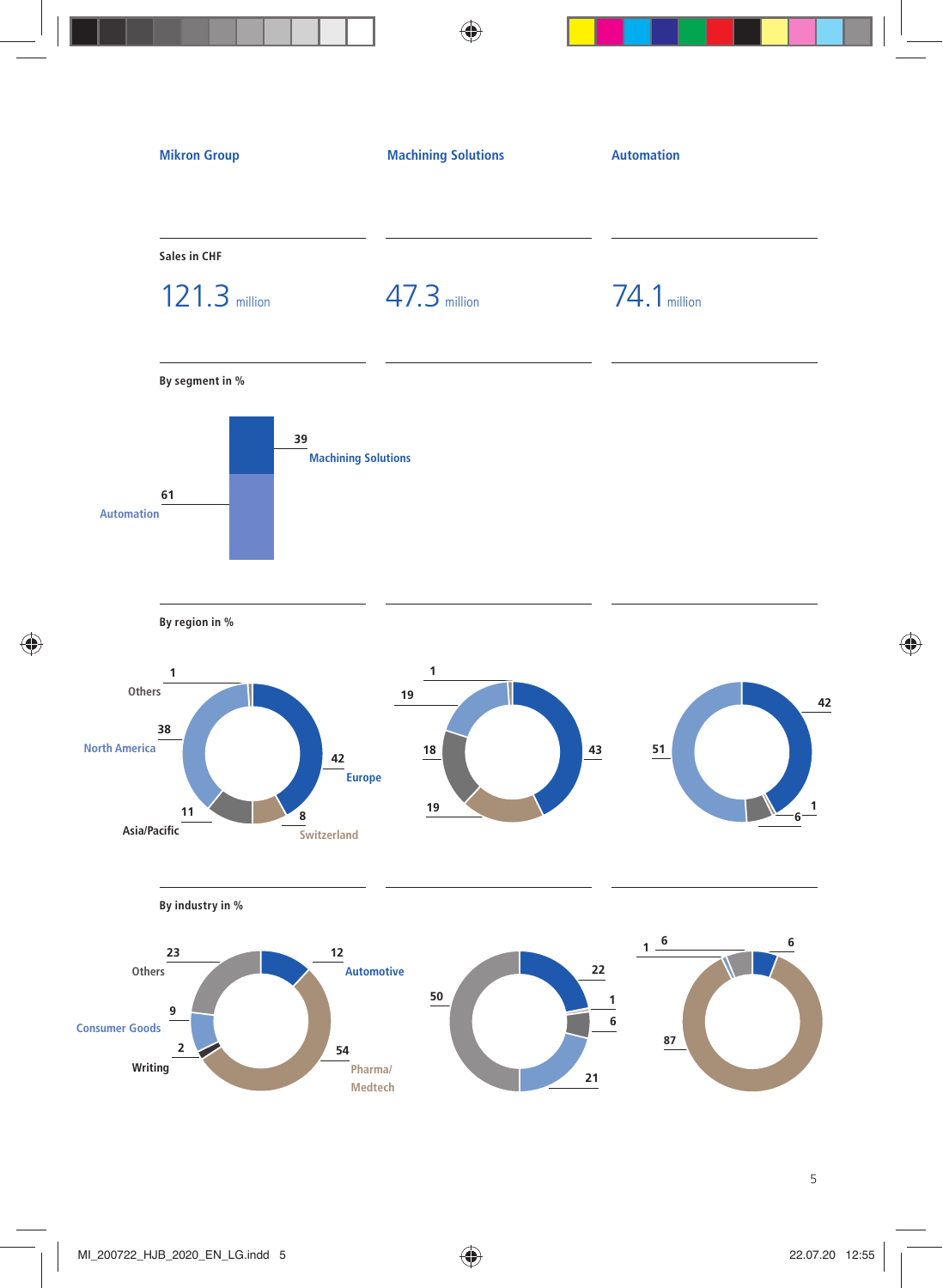## Management Report

For the Mikron Group, the first half of 2020 was characterized by a very low order intake from the automotive industry. The outbreak of the corona pandemic aggravated the situation. The massive drop in demand particularly affected the machine manufacturing of the Mikron Machining Solutions business segment and the Berlin site of Mikron Automation. Mikron has initiated a restructuring program for the machine manufacturing business with a signifcant reduction in capacity. In the Automation business segment, Mikron divested its two sites in Berlin and Kaunas, which serve the automotive industry exclusively, on 1 July 2020. The continuing good results of the Mikron Automation business segment's sites, which are mainly active in pharmaceutical and medical technology, are encouraging.

## **Order intake**

At CHF 125.7 million, the Mikron Group's order intake for the frst half of 2020 is well below the corresponding figure for the first half of 2019 (CHF 163.9 million). This is due on one hand to the general and very sharp drop in demand from the automotive industry and on the other hand to the effects of the corona pandemic. While the Mikron Automation business segment almost matched the high order intake of the frst half of 2019 thanks to good business in the pharmaceutical and medtech industries, Mikron Machining Solutions was virtually unable to initiate new business for several weeks due to the general uncertainty and the numerous interruptions to operations and contact bans on customers and suppliers in its main sales market caused by the pandemic.

## **Sales**

The Mikron Group's sales fell from CHF 176.8 million in the first half of 2019 to CHE 121.3 million in the frst half of 2020 (-31.4%).

With a 50% share of sales, Europe (including Switzerland) remained the Mikron Group's principal sales market in the first half of 2020. Sales here fell by 39% compared with the first

half of 2019. Sales in the USA rose by 9% compared with the first half of 2019, while sales in Asia fell by 52%.

## **Order backlog and capacity utilization**

At CHF 155.0 million, the Mikron Group's order backlog at the end of June 2020 was 15.4% below the corresponding figure at the end of June 2019 and around 1.5% below the figure at the end of 2019. The Mikron Automation segment was even able to increase its order backlog by 3.2% compared with the end of 2019.

For the Mikron Automation business segment, Mikron expects good capacity utilization overall in the second half of 2020. By contrast, the Mikron Machining Solutions business segment, which is heavily dependent on demand dynamics in the automotive industry, does not yet anticipate an improvement.

## **Profitability**

The EBIT for the first half of 2020 was negatively impacted by one-off expenses in connection with the announced restructuring measures. In total, restructuring costs of CHF 15.9 million were booked. Due to the significant drop in sales in the Mikron Machining Solutions busi-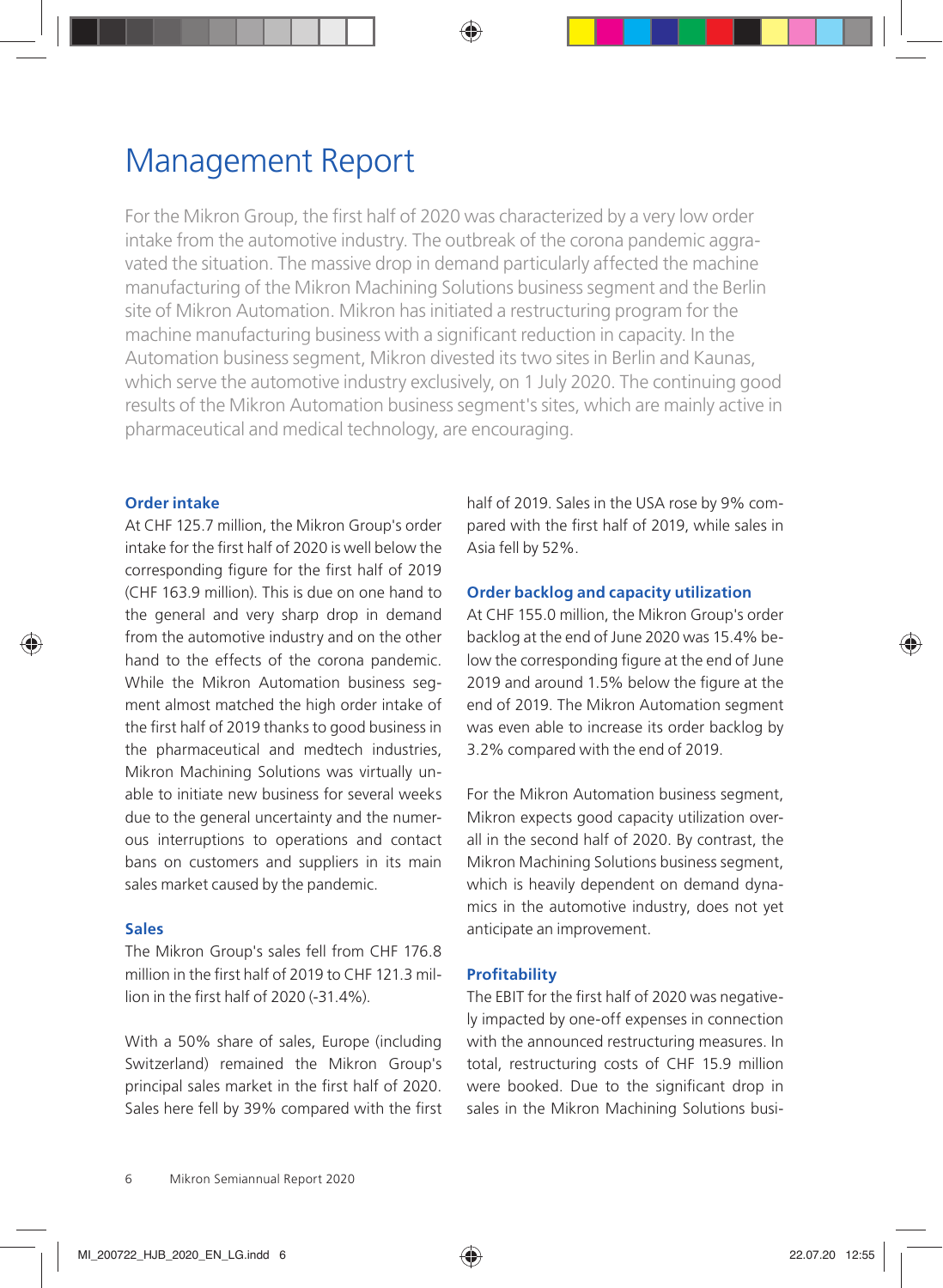ness segment and the lack of volume at the Berlin site in the Mikron Automation business segment, the Group's EBIT (before restructuring costs) of CHF -5.7 million in the frst half of 2020 was significantly lower than in the first half of 2019 (CHF 7.5 million). The Automation business segment, whose results are strongly negatively impacted by the Berlin site, posted EBIT (before restructuring costs) of CHF 2.9 million (frst half of 2019: CHF 6.4 million). EBIT before restructuring costs for the Mikron Machining Solutions business segment, at CHF -9.0 million, was also well below the corresponding prior-year figure (first half of 2019: CHF 1.7 million). After restructuring costs, which include the sale of the Berlin and Kaunas sites and capacity adjustments in Agno and Rottweil, Group EBIT stands at CHF -21.6 million. Loss for the first half of 2020 is CHE-24.0 million (profit for first half of 2019: CHF 4.7 million).

## **Employees**

At the end of June 2020, the Mikron Group had a workforce of 1,361 (end of 2019: 1,486). The reduction is due to the job cuts made to date in the Mikron Machining division and the sale of the Berlin site. The restructuring measures will reduce the workforce by around 120 employees in the second half of the year. In parallel with the workforce reduction, short-time working will be in place in some cases in the Machining Solutions segment until further notice.

## **Outlook**

A forecast for the second half of the year is very difficult to make due to the unpredictable development of the corona pandemic, the general uncertainty in the automotive industry and in view of general political risks. Mikron expects business in the pharmaceutical and medtech industries market segment to remain good. However, Mikron does not anticipate a rapid recovery in demand from the automotive industry, with the result that the second half of the year is also expected to show an EBIT loss on a par with the frst half (before restructuring costs). The expected restructuring costs have been fully recognized in the half-year fnancial statements, so that the second half of the year will not be affected.

## **Financing and equity ratio**

The Mikron Group's equity ratio was 54.6% at the end of June 2020 (end of 2019: 58.5%). With a net cash position (cash and cash equivalents plus current fnancial assets less interest-bearing liabilities) of CHF 21.3 million, the Group remains essentially debt-free. Financing in these challenging times is secured. In June 2020, Mikron was able to renew the syndicated loan with the existing banks for another four years.

## Cash flow

Cash flow from operating activities (including changes in net working capital) amounted to CHF 8.4 million in the first half of 2020 (first half of 2019: CHF -12.0 million), CHF -7.0 million from investing activities and CHF 1.2 million from financing activities. This results in net cash flow of CHE 2.3 million for the first half of 2020.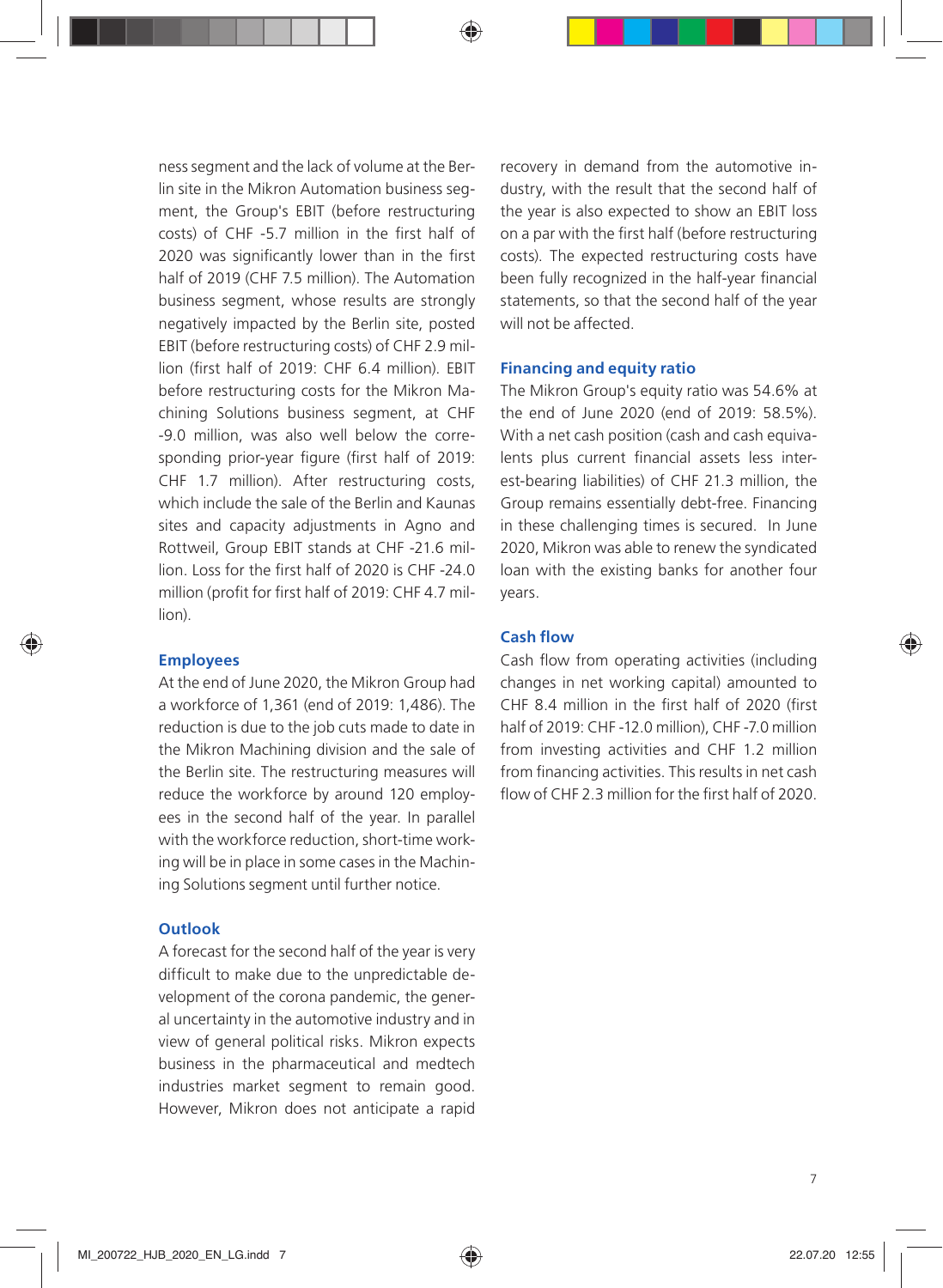## Mikron Automation

The Mikron Automation business segment performed well in the frst half of 2020 despite the corona crisis. Demand from its most important sales market, the pharmaceutical and medtech industries, remained sound at all times. Only in Asia there were delays in order intake. By contrast, the order intake for the Berlin site, which is operating almost exclusively for the automotive industry, collapsed completely. Here, the economic crisis was aggravated by the pandemic. In May 2020, Mikron decided to dispose of this site. On 1 July 2020, Mikron concluded a corresponding sales agreement, which also includes the Kaunas site in Lithuania, with Callista Private Equity, Munich.

Mikron's highly productive automation systems continued to be in demand in many places in the first half of 2020 – especially in the pharmaceutical and medtech industries. The business segment also benefited from the growing demand for diagnostic and test devices and coped well with the challenge of tight delivery deadlines for COVID test device systems. All Mikron Automation sites except Berlin recorded good capacity utilization in the first half of 2020.

## **Key figures**

At CHF 88.5 million, Mikron Automation's order intake reached the high level of the first half of 2019 (CHF 88.8 million). The resulting order backlog of CHF 126.2 million at the end of June 2020 is higher than that of mid and end of 2019. There are three main reasons why Mikron Automation with sales of CHF 74.1 million missed the sales level of the first half of 2019: Firstly, the corona lockdown made it impossible to install new systems and provide after-sales service for existing systems over a long period of time. Secondly, it was not always possible to receive materials during the lockdown and thirdly, the Berlin location recorded a significant decline in sales. Overall, the business segment's sales fell by 21.3%: from CHF 94.1 million in the frst half of 2019 to CHF 74.1 million in the frst half of 2020.

Low capacity utilization at the Berlin site had a severe impact on Mikron Automation's profitability in the first half of the year. Costs associated with the sale of this company and Mikron Kaunas impacted the segment's result. Before restructuring costs, Mikron Automation posted EBIT of CHF 2.9 million (frst half of 2019: CHF 6.4 million) and an EBIT margin of 3.9% (frst half of 2019: 6.8%). Taking restructuring costs into account, EBIT was CHF -5.1 million.

## **Employees**

At the end of June 2020, Mikron Automation had 678 employees (end of 2019: 750 employees). The sale of Mikron Berlin reduced the workforce by around 70 employees.

## **Innovations and continuous improvements**

In the first half of 2020, the Mikron Automation business segment continued to systematically pursue its various product development projects. Construction work on the expansion of the Boudry plant began in June 2020. The aim of this expansion is to provide the necessary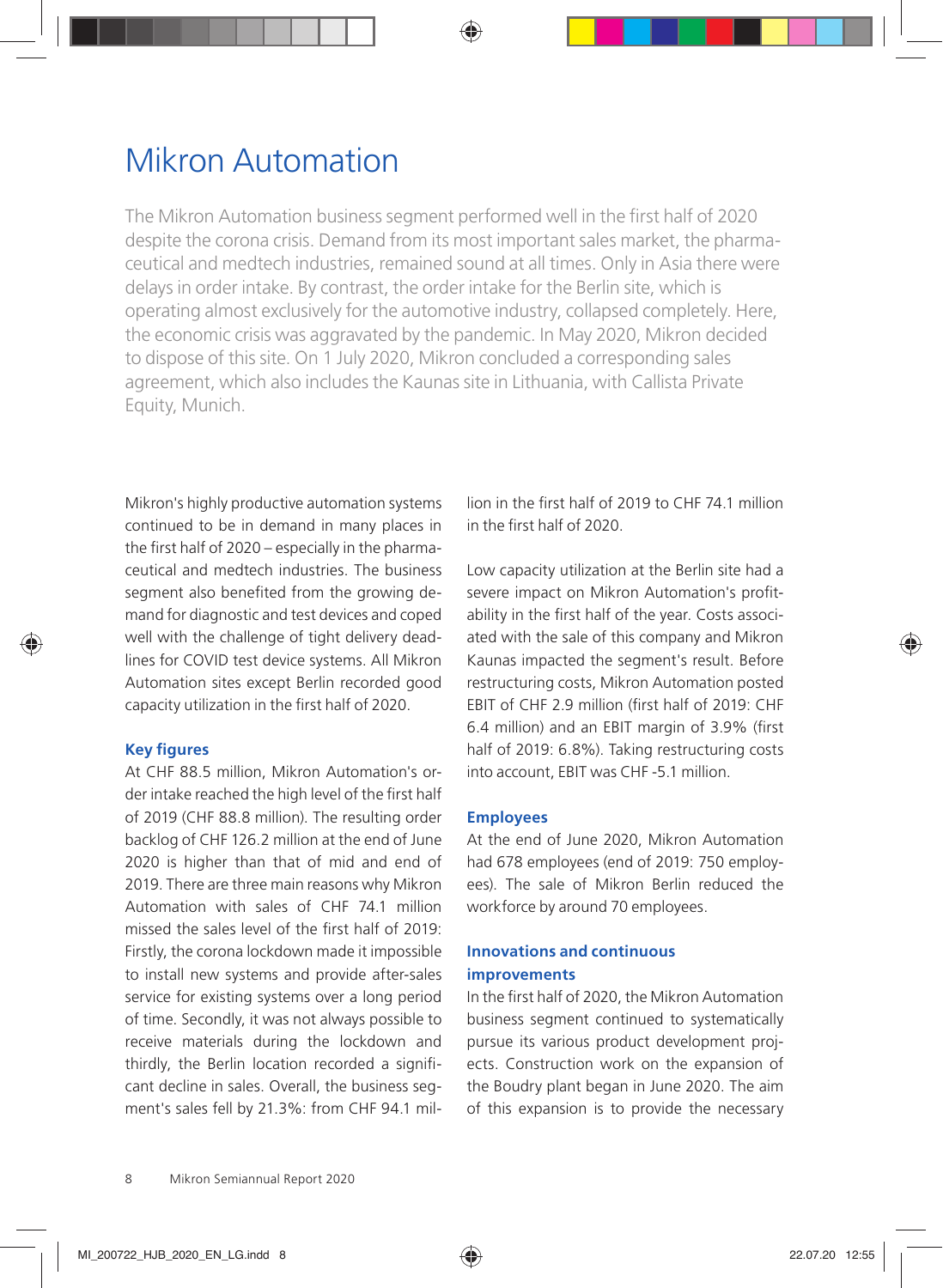space for the further development of the successful automation business by mid-2021 and to create optimum conditions for special customer needs.

## **Outlook**

Based on the high order backlog and the still intact demand from the pharmaceutical and medtech industries, the Automation segment is also expecting a good business development overall for the second half of 2020. It is difficult to predict how the gloomy overall economic outlook, global trade policy developments and the presidential elections in the USA will affect the medium-term investment behavior of potential Mikron Automation customers.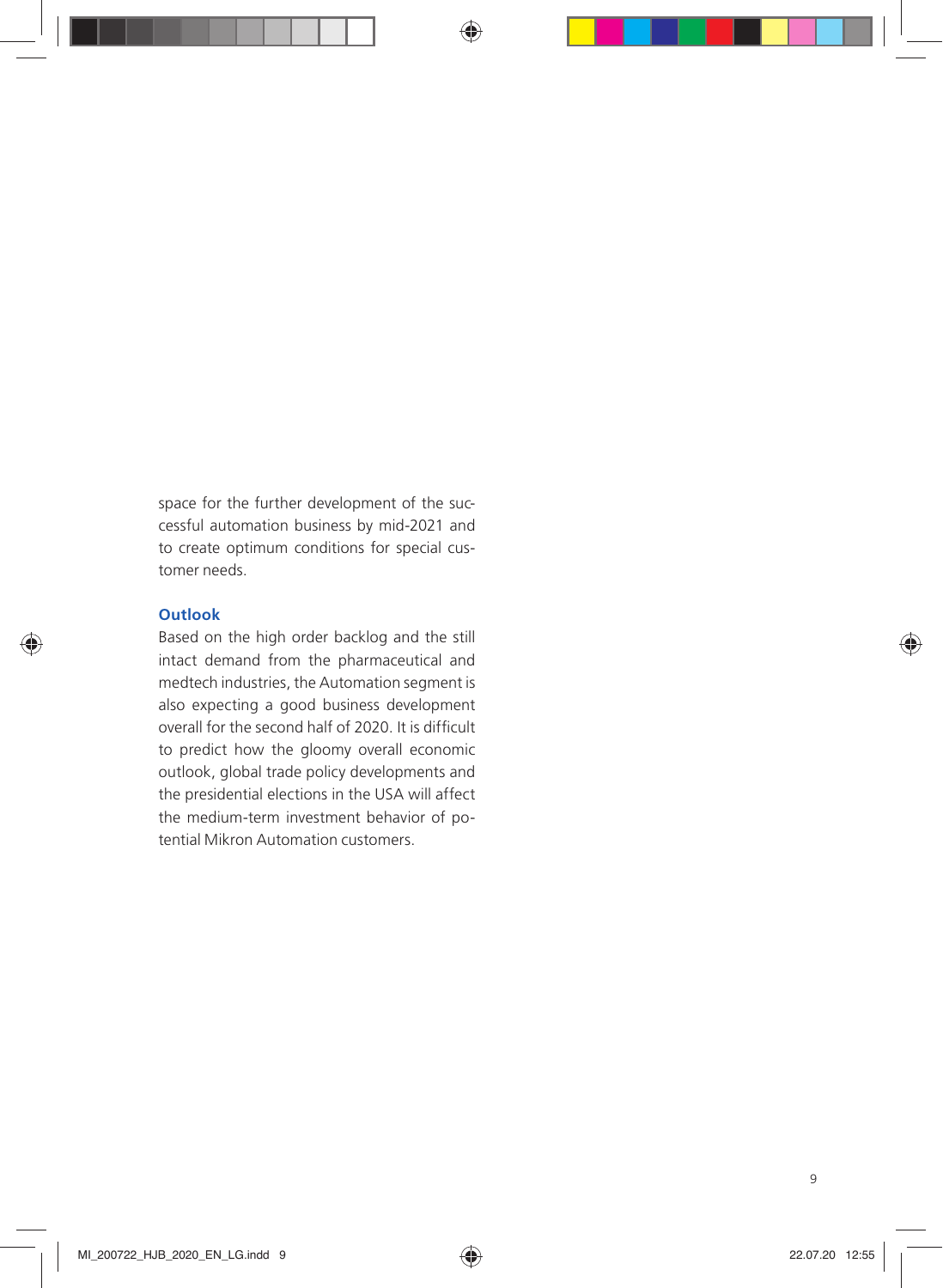## Mikron Machining Solutions

The Machining Solutions business segment has had a very difficult first half of the year. In the automotive industry, its main sales market, demand for production systems in the Mikron Machining division was already in sharp decline before the corona crisis. The effects of the pandemic greatly aggravated the situation and, from March onwards, also affected the service business and the Mikron Tool division, which had a good start to the year. Because of the pandemic, which temporarily led to officially ordered plant closures in Agno (Switzerland), all European operations in the business segment have been on short-time working since March 2020. Moreover, a restructuring program with a signifcant reduction in capacity was decided for the Mikron Machining division.

With the restructuring program adopted in the first half of 2020, the Mikron Group is concentrating its machine manufacturing business on rotary transfer machines and on the production site in Agno. This will be reduced from 350 fulltime positions to around 290 in the course of the year. Once the restructuring measures have been completed, the business segment, including the Mikron Tool division, will employ around 400 people in Agno. In Rottweil, the service business and the Mikron Tool division's business will be continued. Overall, the number of fulltime positions at this site will be reduced from 150 to around 100 by the end of 2020. These far-reaching measures are Mikron's response to the medium-term decline in demand for investment goods from the automotive industry.

The Mikron Tool division had a promising start in 2020. Mikron Tool achieved sales gains in the energy and medtech industries with tools designed for difficult-to-machine materials. The division also sold tools to manufacture special nozzles for the production of materials for protective masks. The pandemic led to a substantial drop in sales – frst in China, then in Europe and finally in the USA. Only the medical sector and the standard tooling business still saw reduced demand for high-tech tools. Throughout the entire pandemic period to date, the division has succeeded in maintaining supply availability worldwide. During the lockdown in Agno, Mikron Tool was able to transfer substantial production volumes to its sister plant in Rottweil.

## **Key figures**

At CHF 37.2 million, the Mikron Machining Solutions business segment's order intake for the first half of 2020 was CHE 38.0 million lower than in the frst half of 2019 (CHF 75.2 million, -50.5%). At the end of June 2020, the order backlog stood at a low CHF 28.9 million (end of December 2019: CHF 38.1 million).

Sales also declined significantly: from CHF 83.6 million in the first half of 2019 to CHE 47.3 million in the frst half of 2020. The same applies to EBIT before restructuring costs. It amounted to CHF-9.0 million (first half of 2019: CHF 1.7 million).

## **Employees**

At the end of June 2020, Mikron Machining Solutions had a total of 655 employees (end of 2019: 707 employees).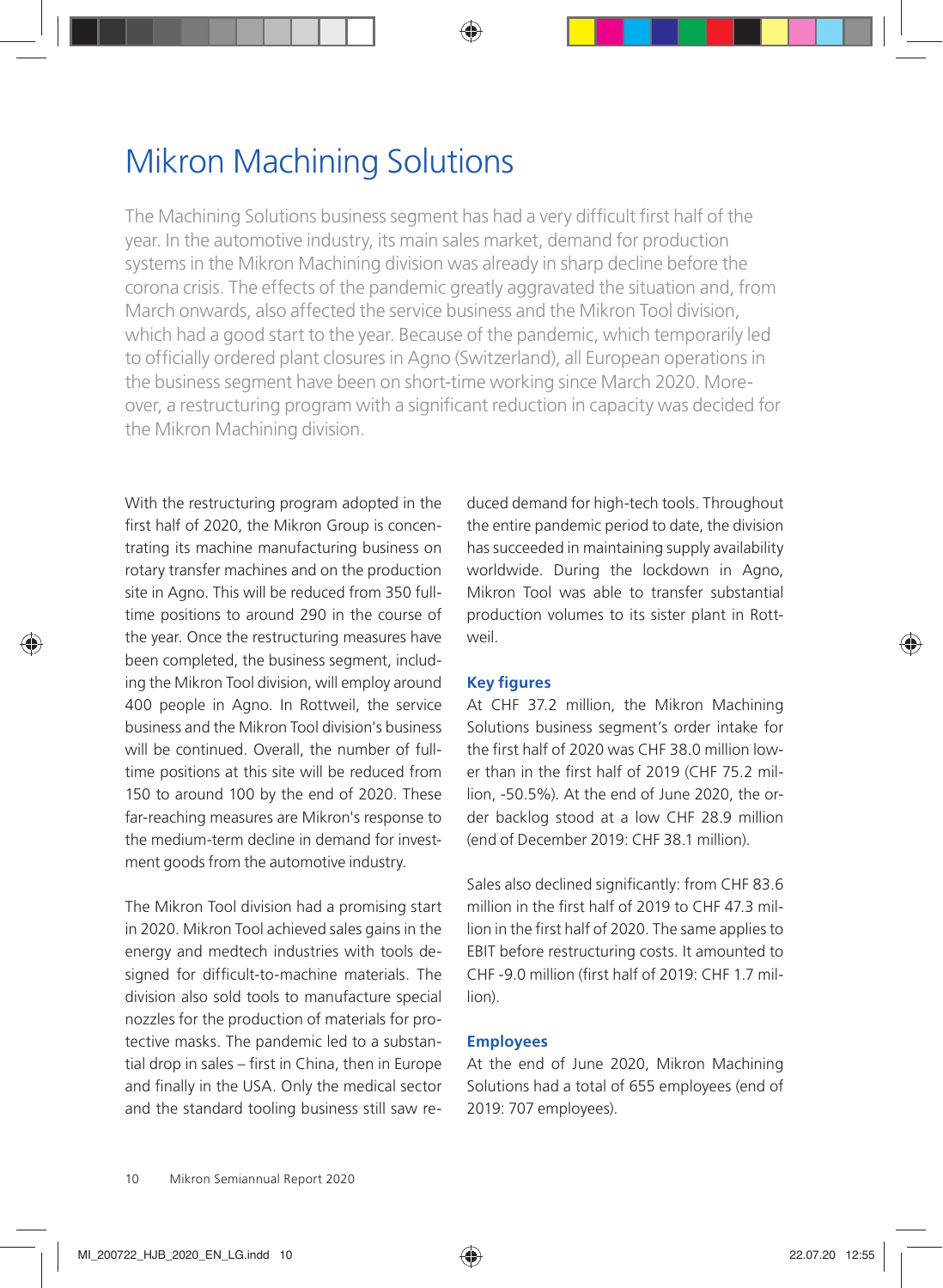## **Innovations and continuous improvements**

The market launch and further development of the new Mikron MultiX rotary transfer machine platform continued in the frst half of 2020. The platform offers Mikron customers entirely new options. Individual platform elements can be easily combined to meet specific needs. Mikron received the coveted "Best Industry Award 2020" in the production technology category for the MultiX, which had already won an innovation prize at the EMO 2019. A first customer installation is underway after corona-related delays and further machines are currently being assembled.

In the frst half of 2020, Mikron Tool continued to drive forward its product development strategy and launched further products for stainless steels and heat-resistant alloys. In addition, Mikron Tool intensifed its cooperation with strategic partners in order to develop further interesting cutting solutions, for example in medtech. Mikron Tool's direct customer contact was also made difficult, and at times even impossible. Thanks to consistently functioning digital processes, all activities – from order discussions to worldwide delivery to customers – were always possible from the home office. Thanks to the newly offered webinars, many customers were able to get a good picture of the new Crazy Tools despite the prohibition of contact.

## **Outlook**

Mikron Machining Solutions does not yet expect the markets to recover overall in the second half of 2020. The frst signs of recovery in China and in the writing instruments industry are a ray of hope. However, uncertainty remains very high.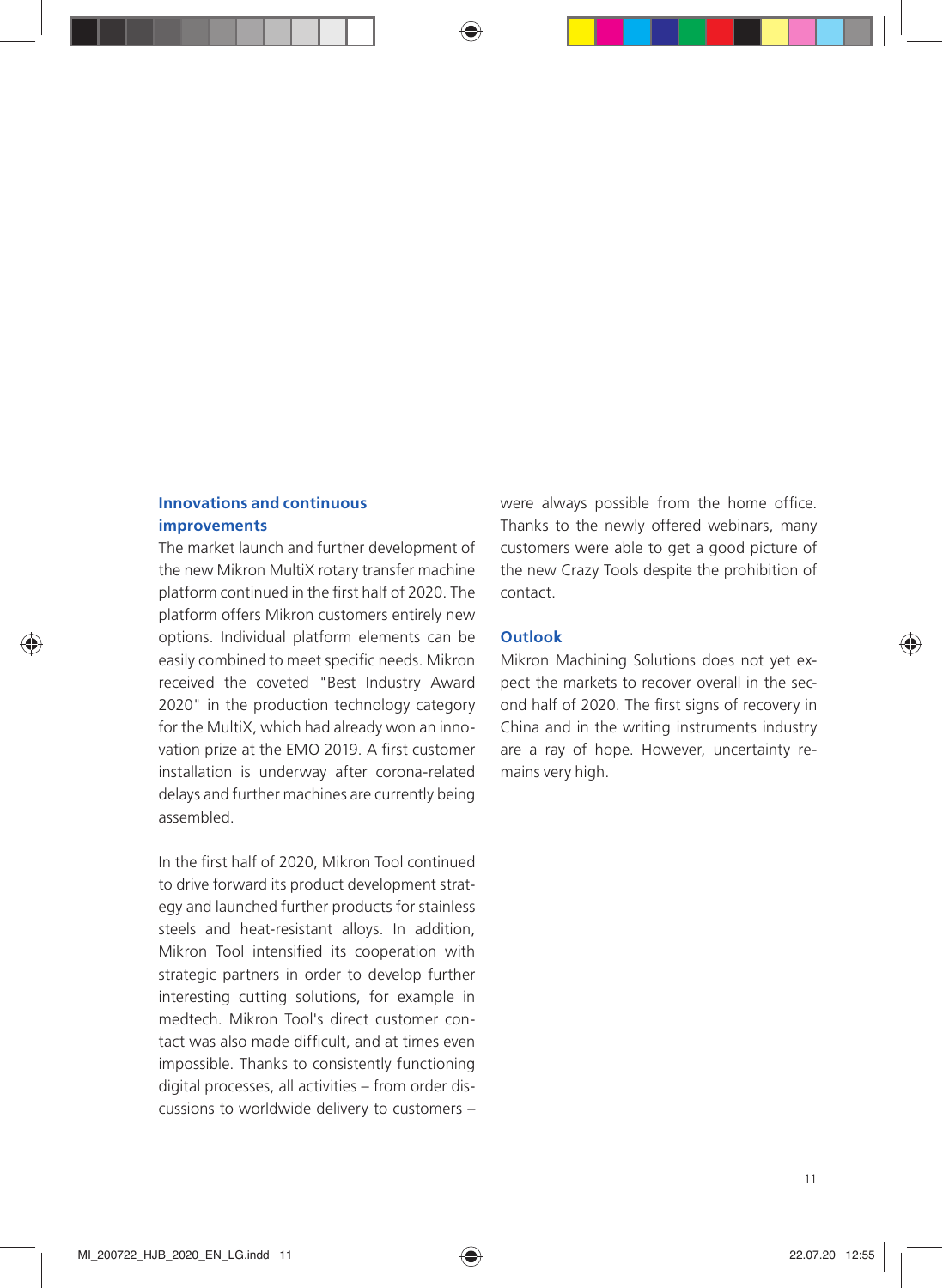## Semiannual Financial Statements 2020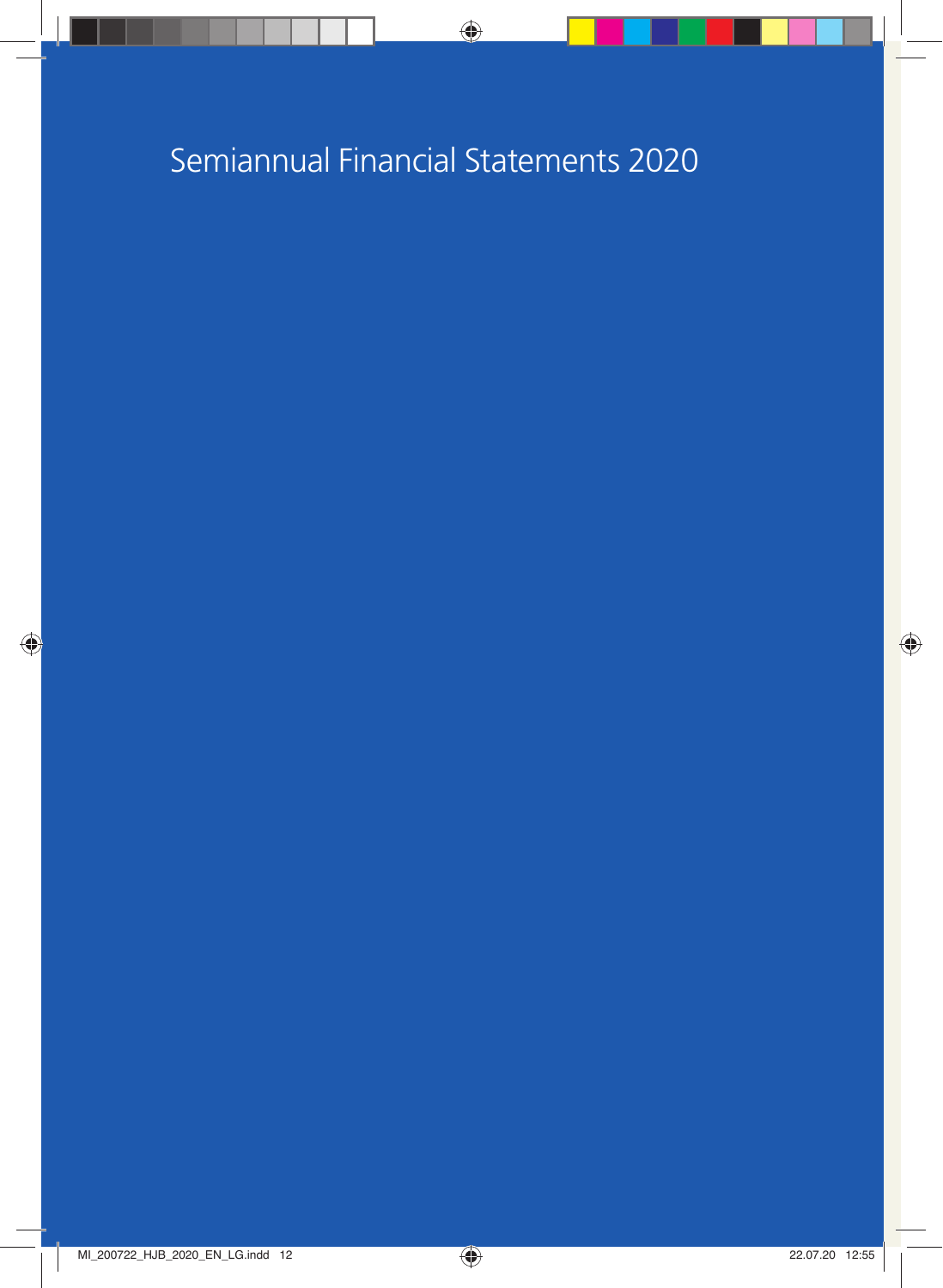## **Consolidated income statement**

|                                           | 1.1. - 30.6.2020 |          | 1.1-30.6.2019 |      |
|-------------------------------------------|------------------|----------|---------------|------|
| Net sales                                 | 121,289          | 100%     | 176,788       | 100% |
| Change in work in progress/finished goods | $-1,636$         |          | 3,151         |      |
| Capitalized own production                | $-99$            |          | 529           |      |
| Material costs and subcontractors         | $-44,101$        |          | $-72,679$     |      |
| Personnel expenses                        | $-63,498$        |          | $-69,062$     |      |
| Other operating expenses (net)            | $-20,106$        |          | $-27,136$     |      |
| Depreciation, amortization and impairment | $-5,669$         |          | $-4,116$      |      |
| Loss from sale of operating business      | $-7,558$         |          | $\mathbf 0$   |      |
| <b>Operating result</b>                   | $-21,378$        | $-17.6%$ | 7,475         | 4.2% |
| Financial result                          | $-992$           |          | $-221$        |      |
| <b>Ordinary result</b>                    | $-22,370$        | $-18.4%$ | 7,254         | 4.1% |
| Non-operating result                      | $-237$           |          | 45            |      |
| Loss/profit before taxes                  | $-22,607$        | $-18.6%$ | 7,299         | 4.1% |
| Income taxes                              | $-1,380$         |          | $-2,583$      |      |
| Loss/profit                               | $-23,987$        | $-19.8%$ | 4,716         | 2.7% |
| Net earnings per share - undiluted        | $-1.47$          |          | 0.29          |      |
| Net earnings per share - diluted          | $-1.47$          |          | 0.29          |      |

*The accompanying notes form an integral part of the semiannual fnancial statements.*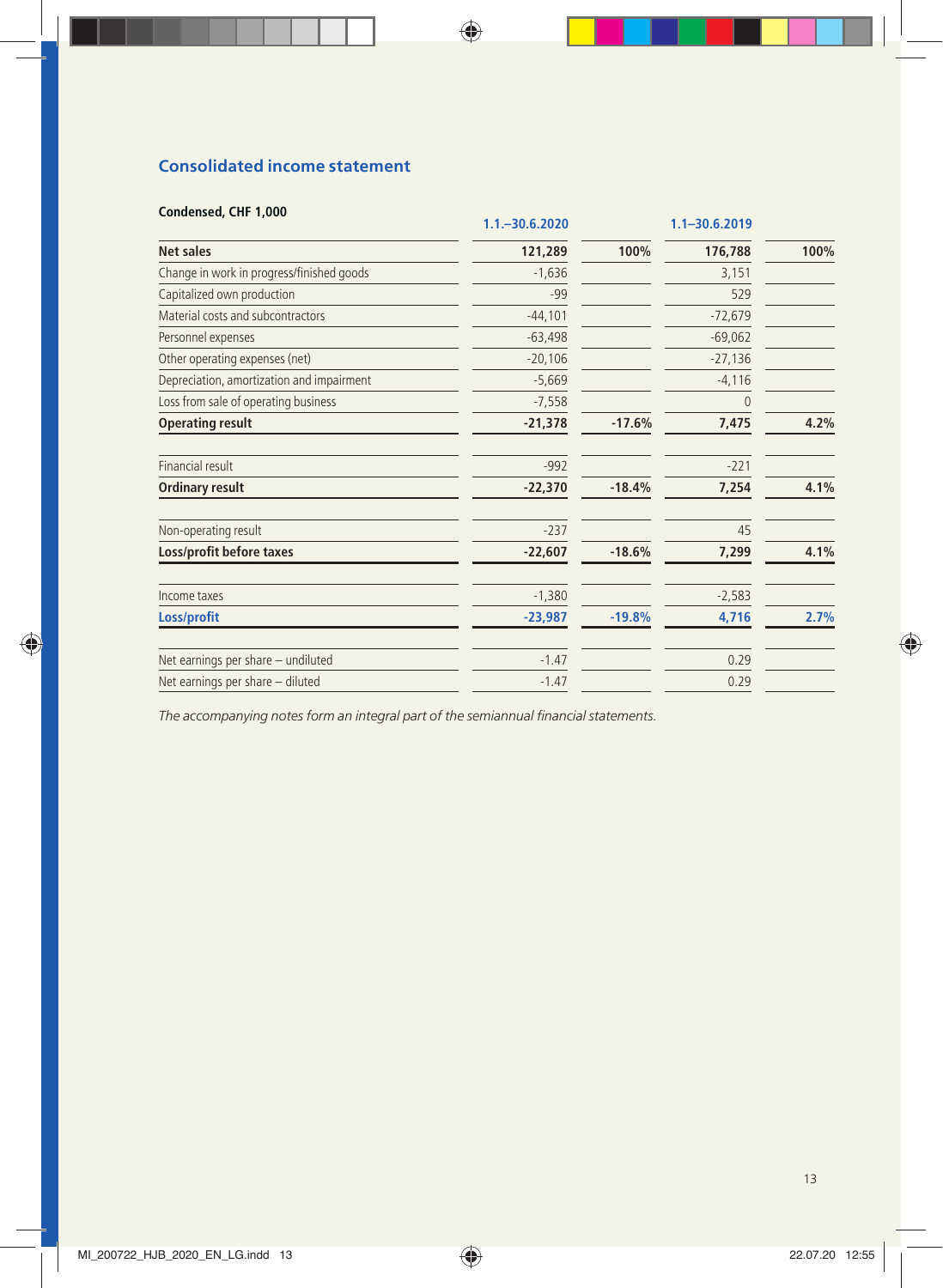## **Consolidated balance sheet**

| Condensed, CHF 1,000                              | 30.6.2020 |        | 31.12.2019 |        |
|---------------------------------------------------|-----------|--------|------------|--------|
| Cash and cash equivalents                         | 40,310    |        | 37,992     |        |
| Current financial assets                          | 5,092     |        | 6,152      |        |
| Receivables and prepaid expenses                  | 26,675    |        | 31,965     |        |
| Inventories                                       | 56,776    |        | 61,171     |        |
| Net assets from customer projects                 | 31,817    |        | 40,764     |        |
| <b>Total current assets</b>                       | 160,670   | 60.4%  | 178,044    | 61.5%  |
| Tangible assets                                   | 70,178    |        | 73,781     |        |
| Intangible assets                                 | 4,336     |        | 5,224      |        |
| Investment property                               | 28,165    |        | 28,415     |        |
| Other non-current assets                          | 2,817     |        | 4,048      |        |
| Total non-current assets                          | 105,496   | 39.6%  | 111,468    | 38.5%  |
| <b>Total assets</b>                               | 266,166   | 100.0% | 289,512    | 100.0% |
| Short-term financial liabilities                  | 12,835    |        | 11,527     |        |
| Current liabilities and accrued expenses          | 39,633    |        | 42,710     |        |
| Net liabilities from customer projects            | 39,667    |        | 39,621     |        |
| Short-term provisions                             | 12,053    |        | 9,791      |        |
| <b>Total current liabilities</b>                  | 104,188   | 39.1%  | 103,649    | 35.8%  |
| Long-term financial liabilities                   | 11,231    |        | 10,063     |        |
| Long-term provisions                              | 269       |        | 509        |        |
| Other long-term liabilities                       | 5,232     |        | 6,071      |        |
| <b>Total long-term liabilities</b>                | 16,732    | 6.3%   | 16,643     | 5.7%   |
| <b>Total shareholders' equity</b>                 | 145,246   | 54.6%  | 169,220    | 58.5%  |
| <b>Total liabilities and shareholders' equity</b> | 266,166   | 100.0% | 289,512    | 100.0% |

## **Consolidated statement of shareholders' equity**

| Condensed, CHF 1,000                                                                                                   | 30.6.2020 | 30.6.2019 |
|------------------------------------------------------------------------------------------------------------------------|-----------|-----------|
| Opening balance                                                                                                        | 169,220   | 164,309   |
| Loss/profit                                                                                                            | $-23,987$ | 4,716     |
| Translation adjustments                                                                                                | $-1,392$  | $-447$    |
| Distribution to shareholders                                                                                           | $\Omega$  | $-3,256$  |
| Recycling goodwill offset against shareholders' equity and translation adjustments from<br>sales of operating business | 1.194     | $\Omega$  |
| Change in treasury shares                                                                                              | 211       | 362       |
| <b>Closing balance</b>                                                                                                 | 145,246   | 165.684   |

*The accompanying notes form an integral part of the semiannual fnancial statements.*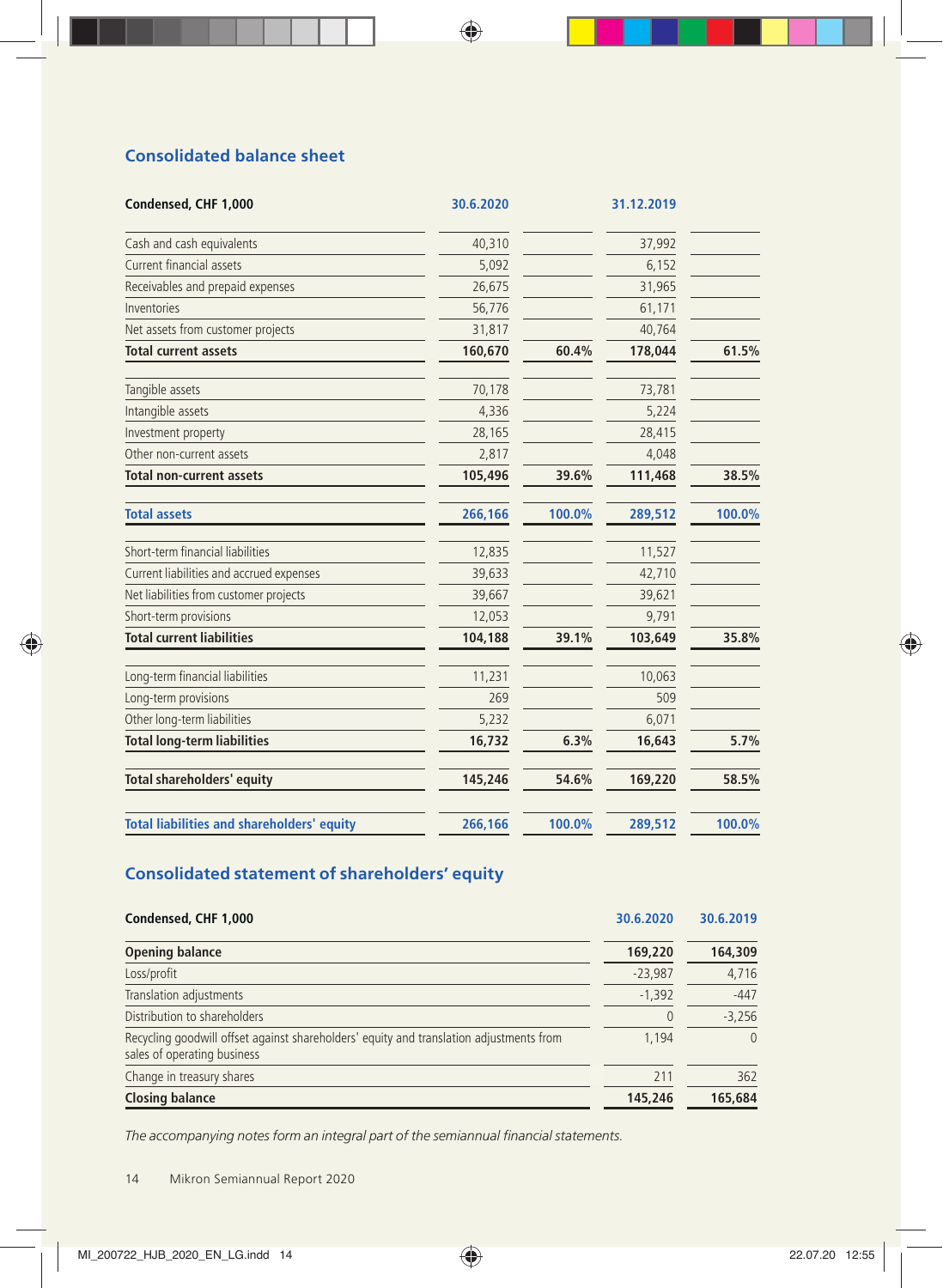## **Consolidated statement of cash fow**

| Condensed, CHF 1,000                                         | $1.1 - 30.6$ .<br>2020 | $1.1 - 30.6$ .<br>2019 |
|--------------------------------------------------------------|------------------------|------------------------|
| Loss/profit                                                  | $-23,987$              | 4,716                  |
| Non-cash items                                               | 12,380                 | 7,282                  |
| Changes in net working capital                               | 19,988                 | $-23,995$              |
| Cash flow from operating activities                          | 8,381                  | $-11,997$              |
| Investments (-)/divestments (+) tangible assets (net)        | $-7,046$               | $-5,697$               |
| Investments (-)/divestments (+) intangible assets (net)      | $-592$                 | $-1,008$               |
| Investments (-)/divestments (+) financial assets (net)       | 1,000                  | 6,037                  |
| Cash flow from sale of operating business (net)              | $-408$                 | $\Omega$               |
| Cash flow from investing activities                          | $-7,046$               | $-668$                 |
| Repayment (-) of finance lease liabilities                   | $-1,125$               | $-862$                 |
| Distribution to shareholders                                 | $\Omega$               | $-3,256$               |
| Other cash flow from financing activities                    | 2,340                  | $-307$                 |
| Cash flow from financing activities                          | 1,215                  | $-4,425$               |
| Effect of exchange rate changes on cash and cash equivalents | $-232$                 | $-39$                  |
| <b>Net cash flow</b>                                         | 2,318                  | $-17,129$              |
| Cash and cash equivalents at beginning of period             | 37,992                 | 27,567                 |
| Cash and cash equivalents as at 30.6.                        | 40,310                 | 10,438                 |

*The accompanying notes form an integral part of the Semiannual Financial Statements.*

## **Notes to the Consolidated Semiannual Financial Statements 2020**

## **1. General information**

Mikron Holding AG is a public limited company under Swiss law, domiciled in Biel. Its shares are listed on SIX Swiss Exchange (symbol: MIKN). The Board of Directors approved the 2020 consolidated semiannual fnancial statements on 22 July 2020. The consolidated semiannual fnancial statements should be read in conjunction with the consolidated annual fnancial statements for the 2019 fnancial year, since they represent an update of the last full set of statements.

### **2. Accounting principles**

The unaudited and condensed consolidated semiannual financial statements for the period from 1 January 2020 to 30 June 2020 have been prepared in accordance with the rules of Swiss GAAP FER 31 "Complementary recommendation for listed companies", which – compared with the annual financial statements – permit shortened versions in terms of presentation and disclosure. The accounting principles set out in the 2019 consolidated fnancial statements have been applied unchanged.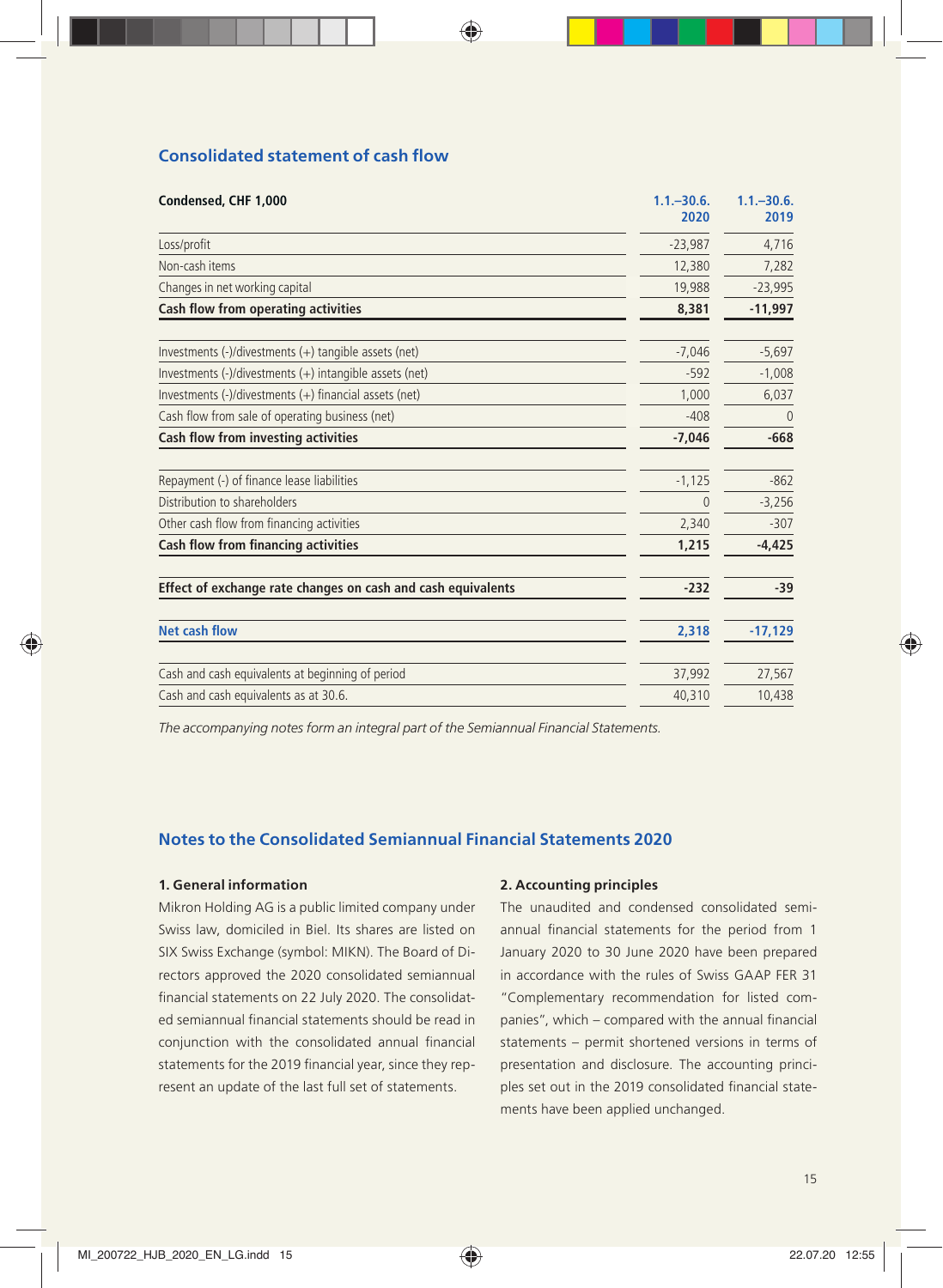### **3. Business seasonality**

The activities of the Mikron Group are not subject to significant seasonal fluctuations.

### **4. Scope of consolidation**

The consolidated semiannual fnancial statements include Mikron Holding AG, Biel, and all Swiss or foreign subsidiaries which the holding company controls directly or indirectly, either by holding more than 50% of the voting rights or through some other form of control. Mikron Berlin GmbH, Berlin has been de-recognized from the consolidated figures as of 30 June 2020.

## **5. Events after the balance sheet date**

The contract for the sale of Mikron Berlin GmbH, Berlin and UAB Mikron Kaunas, Kaunas has been signed on 1 July 2020. As the transfer of the titles of Mikron Berlin GmbH, Berlin has been materially concluded end of June 2020 and formally signed on 1 July 2020 the entity has been de-recognized as of 30 June 2020. The transfer of titles and the de-recognition of UAB Mikron Kaunas, Kaunas will be concluded during the third quarter 2020.

### **6. Foreign currency translation**

The most significant exchange rates into Swiss francs for the Group in the period under review were:

## **Exchange rates**

|          | Average rate (income statement) |                   | Closing rate (balance sheet) |            |
|----------|---------------------------------|-------------------|------------------------------|------------|
| Currency | $1.1 - 30.6.2020$               | $1.1 - 30.6.2019$ | 30.6.2020                    | 31.12.2019 |
| 1 EUR    | 1.06                            | 1.13              | 1.07                         | 1.09       |
| 1 USD    | 0.97                            | 1.00              | 0.95                         | 0.98       |
| 1 SGD    | 0.69                            | 0.73              | 0.68                         | 0.72       |
| 1 CNY    | 0.14                            | 0.15              | 0.13                         | 0.14       |

#### **7. Personnel expenses**

The personnel expense reduction from reimbursements received for short-time work and similar measures amounts to CHF 6.2 million in the first half of 2020 (prior year: none).

### **8. Non-operating result**

| Condensed, CHF 1,000  | $1.1 - 30.6.2020$ | $1.1 - 30.6.2019$ |
|-----------------------|-------------------|-------------------|
| Non-operating income  | 760               | 1.297             |
| Non-operating expense | $-747$            | $-1,002$          |
| Revaluation           | $-250$            | $-250$            |
| Non-operating result  | $-237$            | 45                |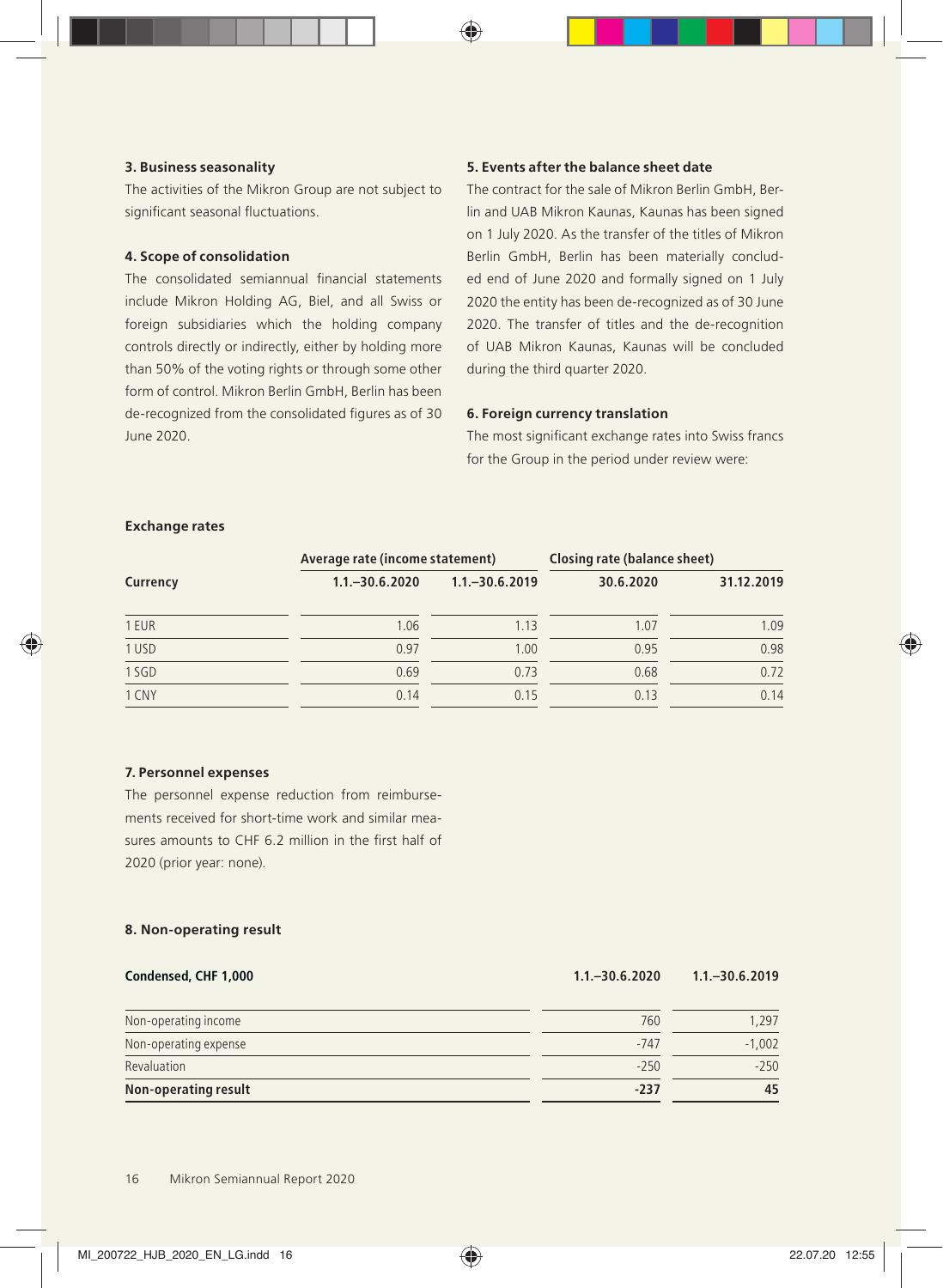### **9. Tax expense**

The reported tax expense is a charge despite the consolidated earnings before taxes being a loss in the first half-year of 2020. This is due to the loss carry-forwards not being recognized at companies with losses due to uncertainty of their future performance while the profitable companies each report the applicable tax expense.

## **10. Financial liabilities**

The renewed credit agreement with the bank consortium was signed on 26 June 2020. With the new credit agreement Mikron can draw on CHF 50.0 million for bank guarantees to secure advance payments from customers and for fxed advances that are currently not being used. The new agreement includes the new option to draw on additional CHF 20.0 million for investments at two production facilities in Switzerland.

| CHF 1,000/1.1.-30.6.                                                       | <b>Machining Solutions</b> |        |          | <b>Automation</b> |              |        |             | Corporate/<br><b>Eliminations</b> |  |  | Total Group |
|----------------------------------------------------------------------------|----------------------------|--------|----------|-------------------|--------------|--------|-------------|-----------------------------------|--|--|-------------|
|                                                                            | 2020                       | 2019   | 2020     | 2019              | 2020         | 2019   | 2020        | 2019                              |  |  |             |
| Net sales - third party                                                    | 47,202                     | 83,528 | 74,087   | 94,088            | $\mathbf{0}$ | $-828$ | 121,289     | 176,788                           |  |  |             |
| Net sales - Group                                                          | 59                         | 42     | $\Omega$ |                   | $-59$        | $-43$  | $\mathbf 0$ | $\theta$                          |  |  |             |
| <b>Total net sales</b>                                                     | 47,261                     | 83,570 | 74,087   | 94,089            | $-59$        | $-871$ | 121.289     | 176,788                           |  |  |             |
| <b>Operating result before</b><br>restructuring costs                      | $-8,990$                   | 1,679  | 2.904    | 6.419             | 647          | $-623$ | $-5.439$    | 7,475                             |  |  |             |
| <b>Operating result</b>                                                    | $-16,891$                  | 1,679  | $-5,134$ | 6,419             | 647          | $-623$ | $-21,378$   | 7,475                             |  |  |             |
| Earnings before interest and<br>taxes (EBIT) before<br>restructuring costs | $-8.990$                   | 1.679  | 2.904    | 6.419             | 410          | $-578$ | $-5,676$    | 7,520                             |  |  |             |
| Earnings before interest and<br>taxes (EBIT)                               | $-16,891$                  | 1,679  | $-5,134$ | 6,419             | 410          | $-578$ | $-21,615$   | 7,520                             |  |  |             |

### **11. Information by business segment**

#### **12. Restructuring costs**

Mikron Group's Board of Directors has decided in the second quarter of 2020 to discontinue the machine business in Rottweil and to redimension the machine business in Agno in the Mikron Machining Solutions business segment as well as to discontinue the automotive industry related operations in Berlin and Lithuania in the Mikron Automation Solutions business segment. The one-time impact on the Mikron Group's income statement from the restructuring is summarized below. The loss from sale of operating business includes the expense of CHF 1.0 million related to the Goodwill previously offset with shareholders' equity.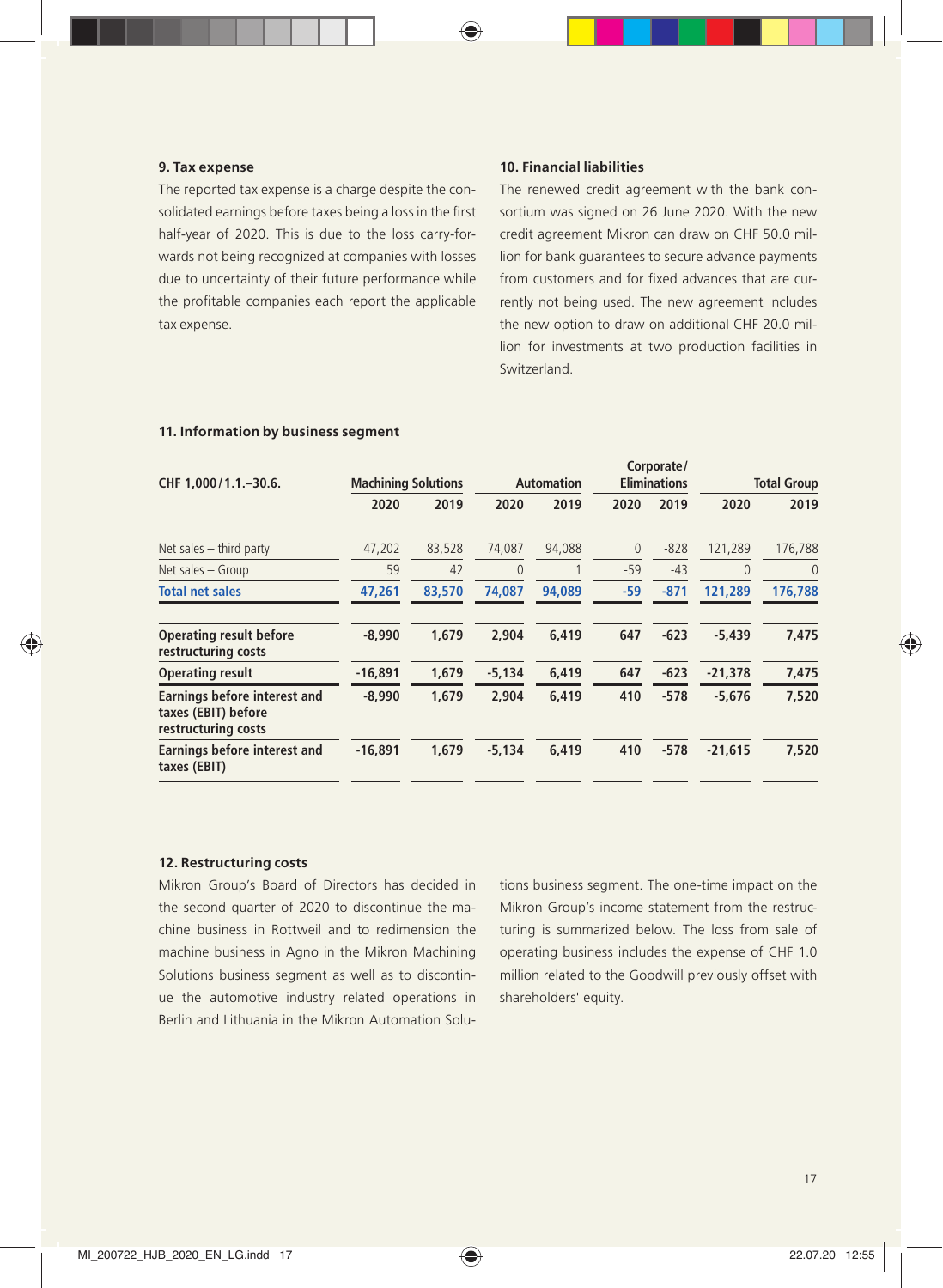## **1.1.–30.6.2020 1.1.–30.6.2019**

| Restructuring costs impacting the financial result                                         | $-242$    |   |
|--------------------------------------------------------------------------------------------|-----------|---|
| Recycling of currency translation adjustments previously offset in<br>shareholders' equity | $-242$    | C |
| Restructuring costs impacting the operating result                                         | $-15.939$ |   |
| Loss from sale of operating business                                                       | $-7.558$  |   |
| Fixed assets impairment                                                                    | $-681$    |   |
| Operating expenses                                                                         | $-1,709$  |   |
| <b>Termination benefits</b>                                                                | $-3,312$  |   |
| Work in progress write-off                                                                 | $-996$    |   |
| Inventory write-off                                                                        | $-1,683$  |   |
|                                                                                            |           |   |

**1.1.–30.6.2020 1.1.–30.6.2019**

|                                               | As reported | Restructuring<br>costs | Excluding<br>restructuring<br>costs | As reported |
|-----------------------------------------------|-------------|------------------------|-------------------------------------|-------------|
| <b>Net Sales</b>                              | 121,289     | $\bf{0}$               | 121,289                             | 176,788     |
| Change in work in progress/<br>finished goods | $-1,636$    | $-996$                 | $-640$                              | 3,151       |
| Capitalized own production                    | $-99$       | 0                      | $-99$                               | 529         |
| Material costs and<br>subcontractors          | $-44,101$   | $-1,683$               | $-42,418$                           | $-72,679$   |
| Personnel expenses                            | $-63,498$   | $-3,312$               | $-60,186$                           | $-69,062$   |
| Other operating expenses<br>(net)             | $-20,106$   | $-1,709$               | $-18,397$                           | $-27,136$   |
| Depreciation, amortization<br>and impairment  | $-5,669$    | $-681$                 | $-4,988$                            | $-4,116$    |
| Loss from sale of operating<br>business       | $-7,558$    | $-7,558$               | $\theta$                            | $\Omega$    |
| <b>Operating result</b>                       | $-21,378$   | $-15,939$              | $-5,439$                            | 7,475       |
| Financial result                              | $-992$      | $-242$                 | $-750$                              | $-221$      |
| Ordinary result                               | $-22,370$   | $-16,181$              | $-6.189$                            | 7,254       |
| Non-operating result                          | $-237$      | 0                      | $-237$                              | 45          |
| Loss/profit before taxes                      | $-22,607$   | $-16,181$              | $-6,426$                            | 7,299       |
| Income taxes                                  | $-1,380$    | 0                      | $-1,380$                            | $-2,583$    |
| Loss/profit                                   | $-23,987$   | $-16,181$              | $-7,806$                            | 4,716       |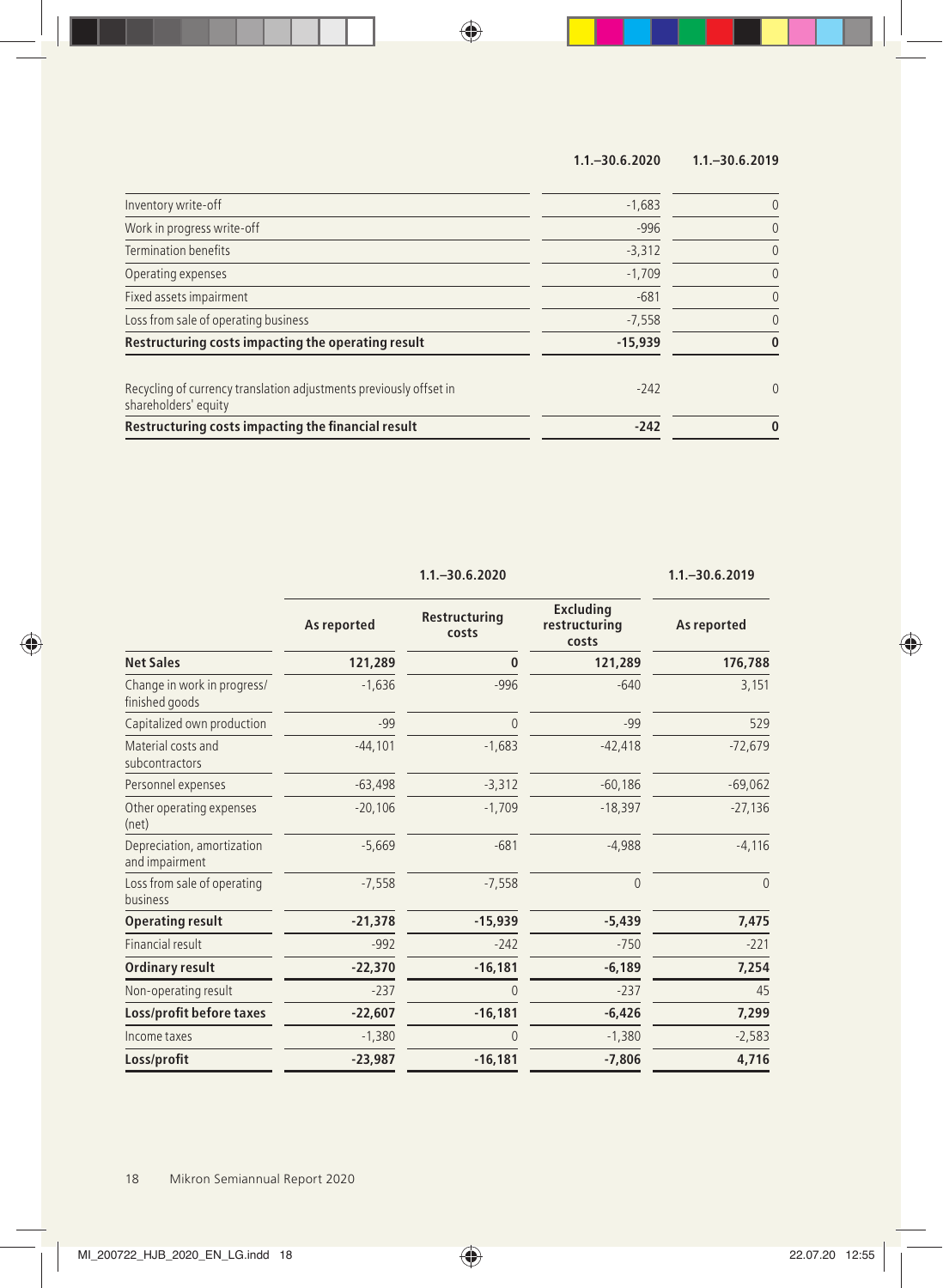## **Alternative Performance Measures**

In external communications, Mikron discloses performance measures that are not defned in Swiss GAAP FER. The definitions are listed in the annual report 2019 and available on the Group's homepage www. mikron.com/apm. The two amendments to the alternative performance measures are listed below.

## **EBITDA**

The earnings before interest, taxes, depreciation and amortization (EBITDA) represent the total of the operating and non-operating result, adding back the depreciation for and impairment of tangible assets,

the amortization for and impairment of intangible assets, revaluation of investments and the revaluation of the investment property.

**1.1.–30.6.2020 1.1.–30.6.2019 Reference**

| Operating result                            | $-21,378$ |        | 7,475 Consolidated income statement |
|---------------------------------------------|-----------|--------|-------------------------------------|
| + Non-operating result                      | $-237$    |        | 45 Consolidated income statement    |
| + Depreciation, amortization and impairment | 5.669     |        | 4,116 Consolidated income statement |
| + Loss from sale of operating business      | 7.558     |        | 0 Consolidated income statement     |
| + Revaluation investment property           | 250       | 250.   | Note 8                              |
| <b>EBITDA</b>                               | $-8.138$  | 11,886 |                                     |

### **EBIT before restructuring costs**

The earnings before interest and taxes (EBIT) before restructuring represent the total of the earnings before interest and taxes excluding restructuring costs.

|  | $1.1 - 30.6.2020$ | 1.1. - 30.6.2019 Reference |  |
|--|-------------------|----------------------------|--|
|--|-------------------|----------------------------|--|

| EBIT                                   | $-21.615$ |       | 7,520 Consolidated income statement |
|----------------------------------------|-----------|-------|-------------------------------------|
| + One-time impact from restructuring   | 15,939    |       | $0$ Note 12                         |
| <b>EBIT before restructuring costs</b> | $-5.676$  | 7.520 |                                     |